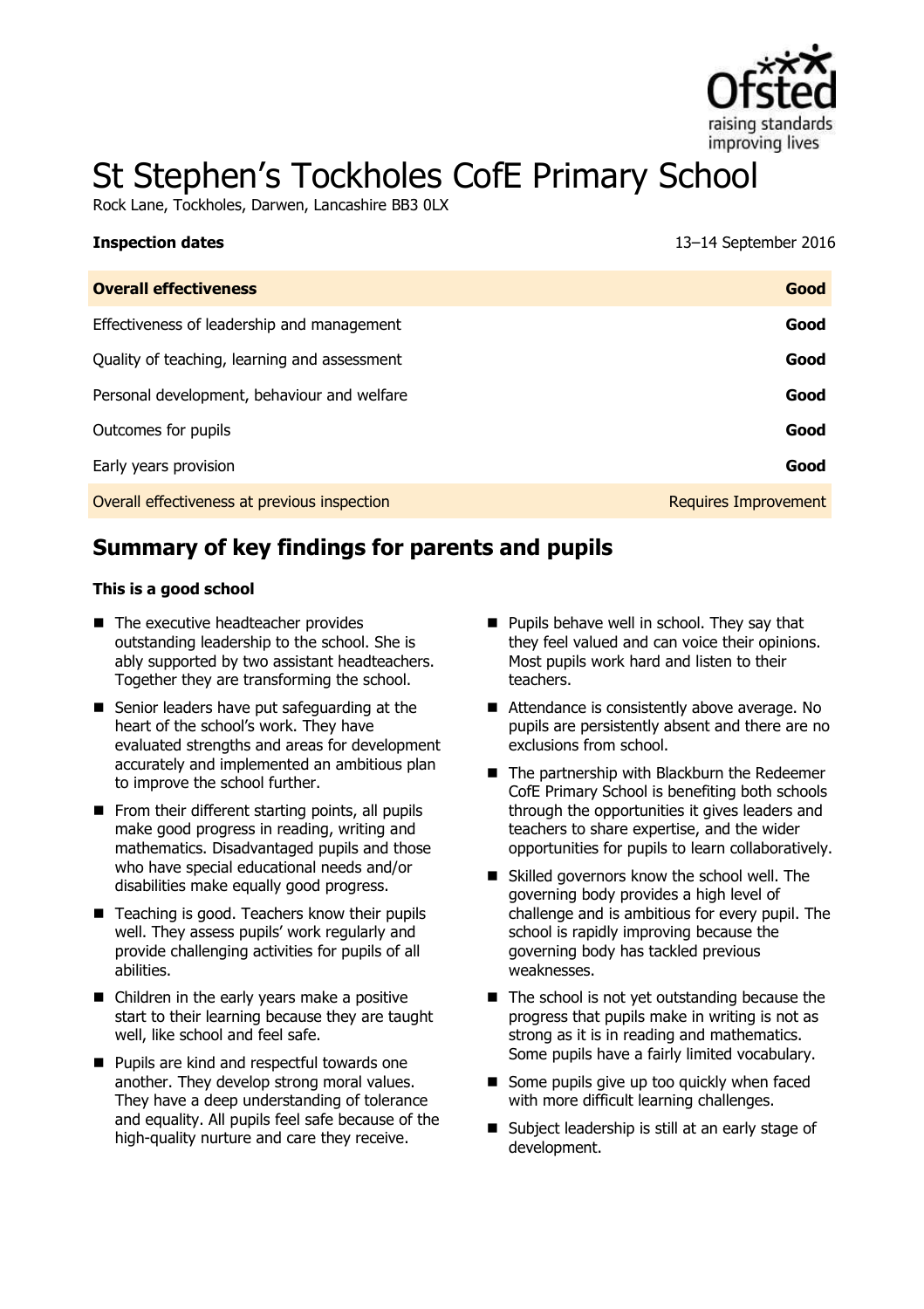

# **Full report**

## **What does the school need to do to improve further?**

- **IMPROVE THE SO THAT IMAGE IN THE IMPROVE THAT IMAGE IN THAT IMAGES** In the specified position of that improve teaching, by:
	- systematically improving pupils' vocabulary so that their understanding of unfamiliar words is developed across the curriculum
	- setting higher expectations for the content and quality of pupils' written work in all subjects
	- building up pupils' resilience and confidence when they are faced with new challenges or are required to work on their own.
- **IMPROVE LEADERSHIP and management across the school by developing and enhancing** the skills of subject leaders.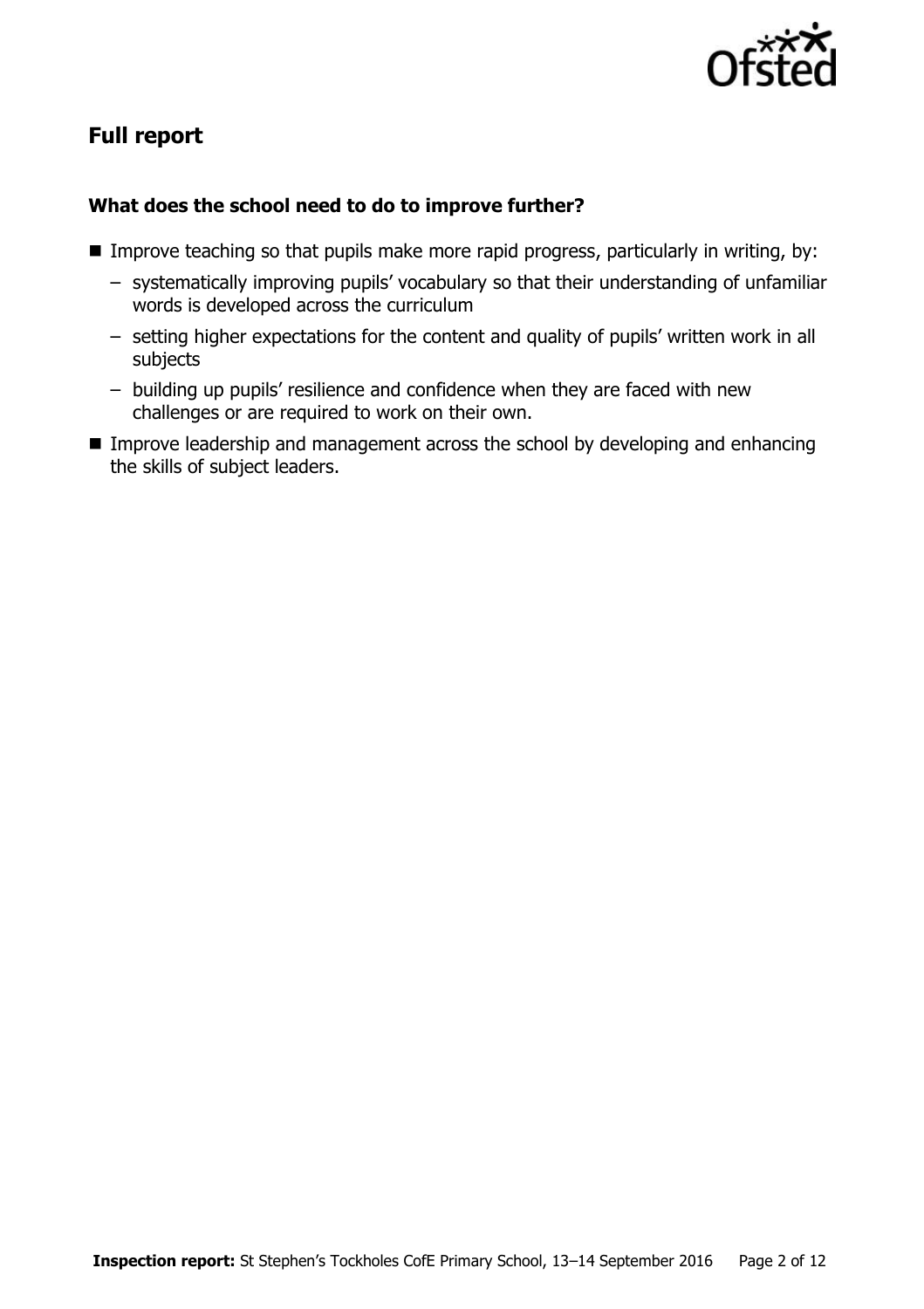

# **Inspection judgements**

#### **Effectiveness of leadership and management Good**

- The executive headteacher and the two assistant headteachers are unwavering in their determination to secure an excellent education for all pupils in the school. They have successfully driven the school forward by improving the quality of teaching, eliminating weak practice and accelerating pupils' learning. The executive headteacher is a national leader of education and the partner school, Blackburn the Redeemer CofE Primary School, is an outstanding school.
- Rigorous monitoring and tracking of pupils' progress ensures that assessments are accurate, teaching is effective and pupils are making good progress. Teachers are secure in their assessments because they have received extensive professional development and participate in cross-school moderation of assessments, including with the partner school.
- Best practice is shared across both schools. Teachers and teaching assistants are part of a professional learning community where they can experiment, try new strategies and raise standards for all pupils.
- Staff morale is high. There is a strong sense of teamwork because all staff, whatever their role, feel valued and know that they are working together towards the same goals.
- Self-evaluation is accurate and sharply focused on improvement. Judgements about the quality of the school's work are firmly based on the analysis of information about pupils' attainment and progress, work seen in pupils' books, discussions with pupils and direct observations of teaching.
- Leaders and governors have created a culture where high expectations are the norm and the barriers some pupils face in their learning are not allowed to hinder their progress.
- Funds to enhance the learning of disadvantaged pupils are used to tailor learning to the precise needs of the pupils. Their effectiveness is measured in terms of individual pupils' attainment and progress. Disadvantaged pupils make good progress compared to other pupils nationally by the end of Year 6.
- The additional funding for primary physical education and sport is used well to enhance the professional development of staff and to offer pupils a wide range of sporting activities and clubs. As a result, the level of participation of pupils in sport has increased, more pupils attend after-school clubs and three quarters of pupils take part in inter-school sporting competitions. Pupils recently won a local small schools athletics competition.
- $\blacksquare$  The curriculum is imaginative and develops in pupils a strong sense of responsibility for others. It is enriched by a wide range of educational visits and visitors. Last week, pupils joined with their partner school to visit the House of Commons and sang in a Bishop's celebration at Ewood Park. Activities last year included visits to a working farm, concerts and a local synagogue, and a residential trip to a water park. Pupils have numerous opportunities for discussion and debate. They understand what it means to live in a culturally diverse society.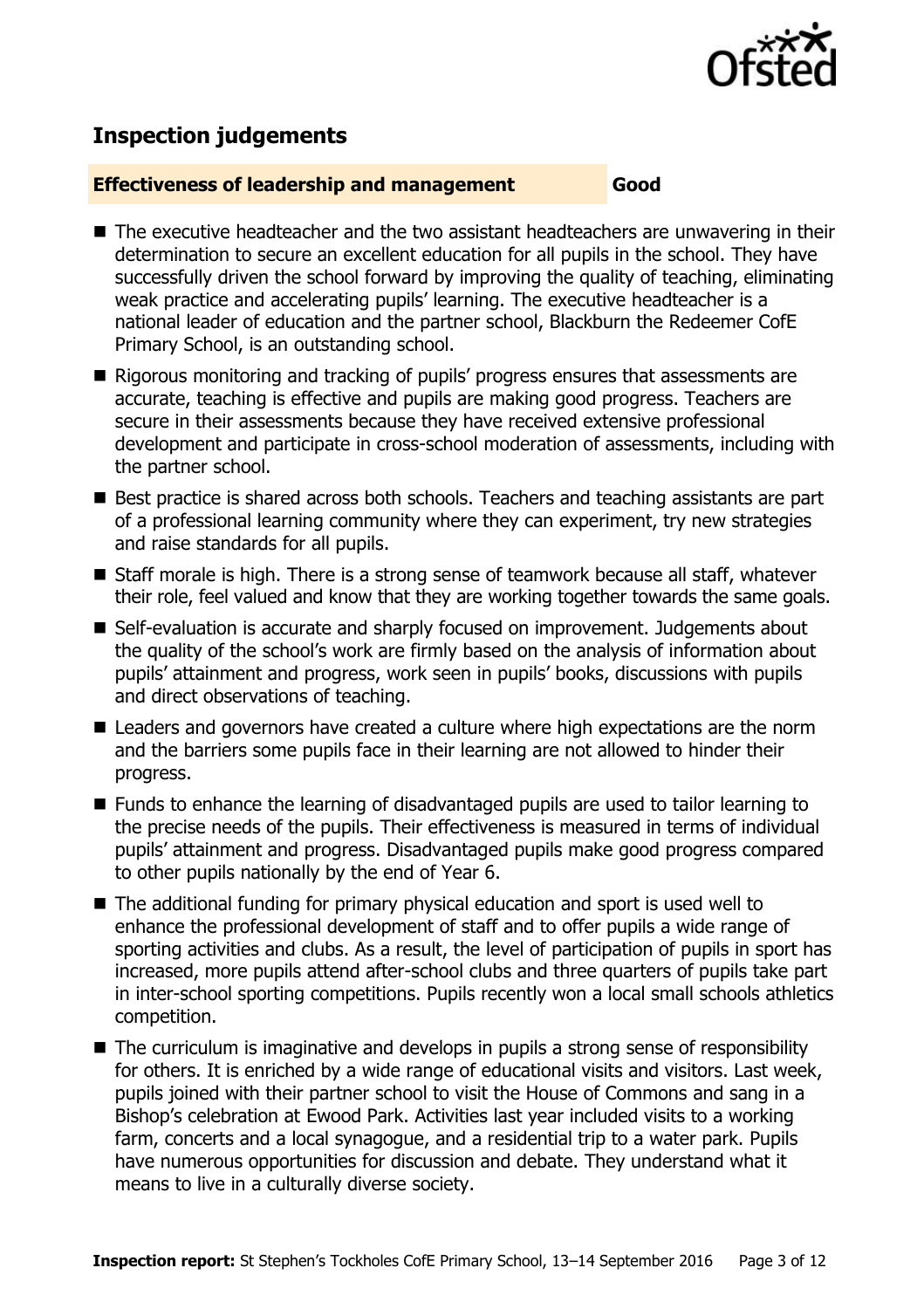

■ The school has benefited from the very effective support of the diocese and the local authority during a period of transition. The local authority now has full confidence in the school's future, pointing to the transformation in the learning environment, the sense of purpose, the wider curriculum and the quality of teaching and leadership as the basis for this confidence.

## **Governance of the school**

- The governing body has changed significantly since the previous inspection and now operates effectively under a new and experienced chair of governors.
	- Governors bring a wide range of professional experience to their role. They are dedicated to school improvement. They have a clear and accurate understanding of the school from reports, meetings and direct experience.
	- The governing body is active in holding leaders to account. Governors are rigorous in their examination of progress data and regularly ask questions about the progress of individual pupils, the impact of additional funds and the performance of staff.
	- Governors play a key role in ensuring that all statutory requirements are met, including those relating to the Equality Act 2010.
	- The governing body has ensured that the school is financially stable. Its commitment to the future is demonstrated in the improvements to the building and grounds this summer and plans for further building next year.

## **Safeguarding**

- The arrangements for safeguarding are effective.
- A culture of safeguarding pervades the school. Safeguarding is embedded in all school activities. Pupils feel safe and know how to respond to situations so that they keep themselves safe. All safety policies are reviewed on an annual basis and all staff training is up to date. The executive headteacher checks that staff fully understand all elements of the safeguarding training that has taken place.
- In addition, a well-informed governor oversees the school's safeguarding procedures.

#### **Quality of teaching, learning and assessment Good**

- Teachers are continually working to improve their practice. Together with the senior leadership team, they consider the strengths of their teaching and where they have been less successful. Through a range of training activities, such as visiting other schools and working with colleagues from the partner school, teachers have successfully tackled previous weaknesses. Teaching is now consistently good.
- Teaching assistants have also benefited from wider opportunities for their professional development. They now feel well equipped to make a strong contribution to the learning of individual pupils, small groups and larger classes.
- Very good relationships have been established with pupils so that teachers manage their groups well. Teachers set high expectations of what pupils can do in class and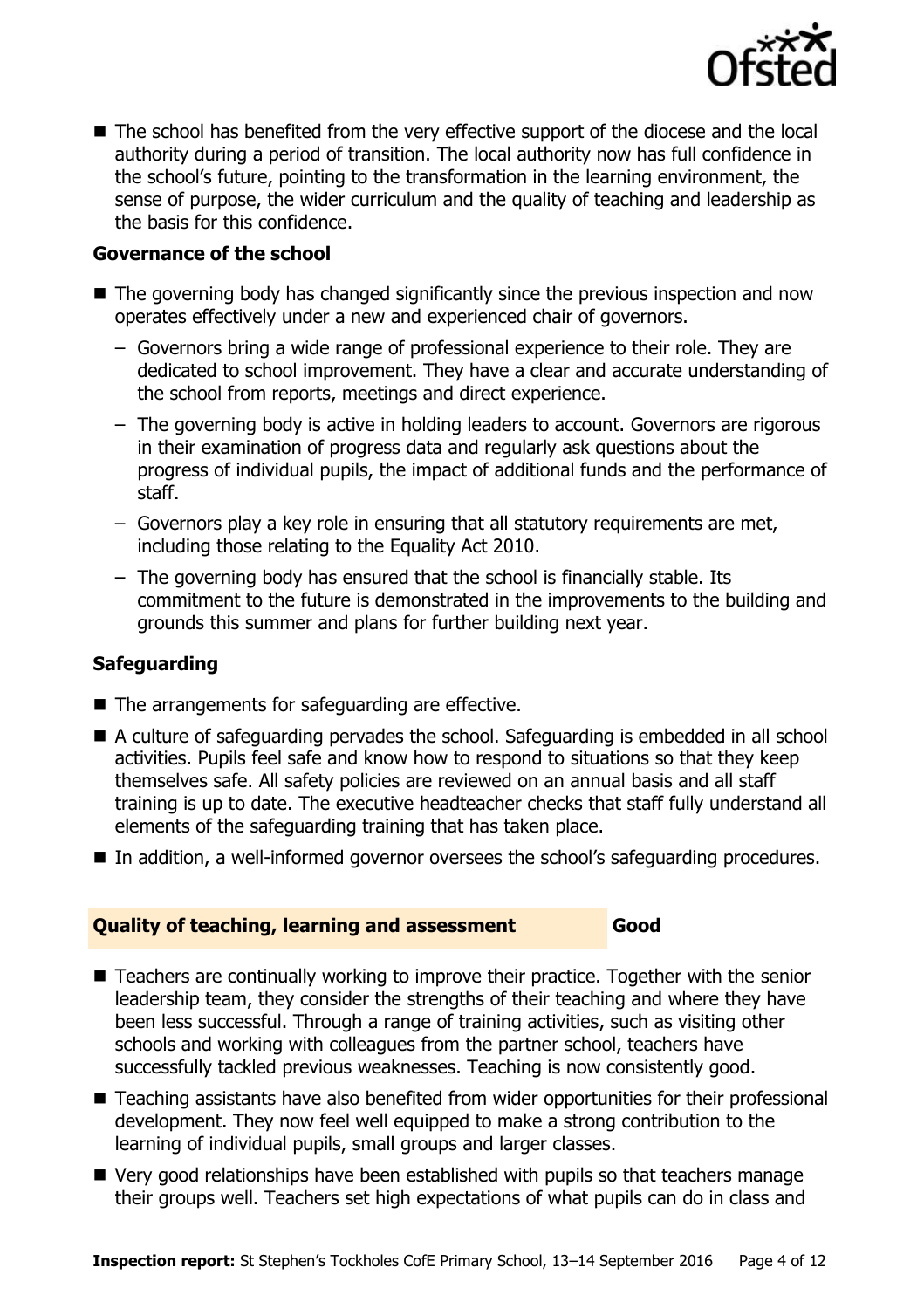

how they should behave. They give clear explanations so that pupils know what they have to do. For example, pupils in a class in key stage 1 were helped in the task of correctly sequencing a story by using a puppet theatre to rehearse their writing.

- Teachers ask questions that make pupils think hard and explain their answers. In mixed-age classes, pupils are often working on very different challenges and teachers are expert in ensuring that pupils of all abilities have the same opportunity to make rapid progress. In mathematics, teachers always expect pupils to explain their answers and they are encouraged to work out the same answer using a different method to check their accuracy.
- A minority of pupils do not always respond positively when faced with completing individual tasks when no adult is observing them. They can sometimes give up too easily.
- Good teaching is evident in subjects such as science, French and history. In science, pupils were considering what would be the most effective material for a detective's bag of equipment. They needed to think about what places detectives might visit, the conditions in which detectives work and the secrets they carry.
- Teachers assess pupils' understanding regularly in lessons and mark the work in their books frequently. Teachers provide helpful advice, indicate next steps and require pupils to correct errors. Pupils do this promptly, often in 'fix it' time at the start of lessons. Work in pupils' books shows good progress, but teachers are not always setting high enough expectations for the quality of presentation of work. Some books are very untidy with too much scribbling out.

#### **Personal development, behaviour and welfare Good**

#### **Personal development and welfare**

- The school's work to promote pupils' personal development and welfare is outstanding.
- **Pupils show high levels of respect for each other and value their support in both** learning and play. Older pupils readily take on responsibilities around the school helping younger ones and enjoy working with them. Pupils say that they sometimes feel more like a family than just friends.
- Emotional and spiritual well-being have a high priority in school. Staff work closely with external agencies to develop self-awareness and support children whose circumstances may make them vulnerable. As a result, all pupils feel nurtured and cared for, a view confirmed by comments from parents.
- The warm and happy atmosphere in school develops confidence in the pupils that they are in a safe environment. Pupils say that they feel safe but they are also highly aware of the dangers that exist around them. At the appropriate age, the school ensures that pupils understand how to stay safe when using mobile phones, the internet and social media, when on the road or pavement and in other possibly risky situations.
- **Pupils say that there is no bullying in school and records confirm this. They have** absolute confidence in adults to stop any bullying should it occur: 'No one is scared or worried.' There is very little use of derogatory language.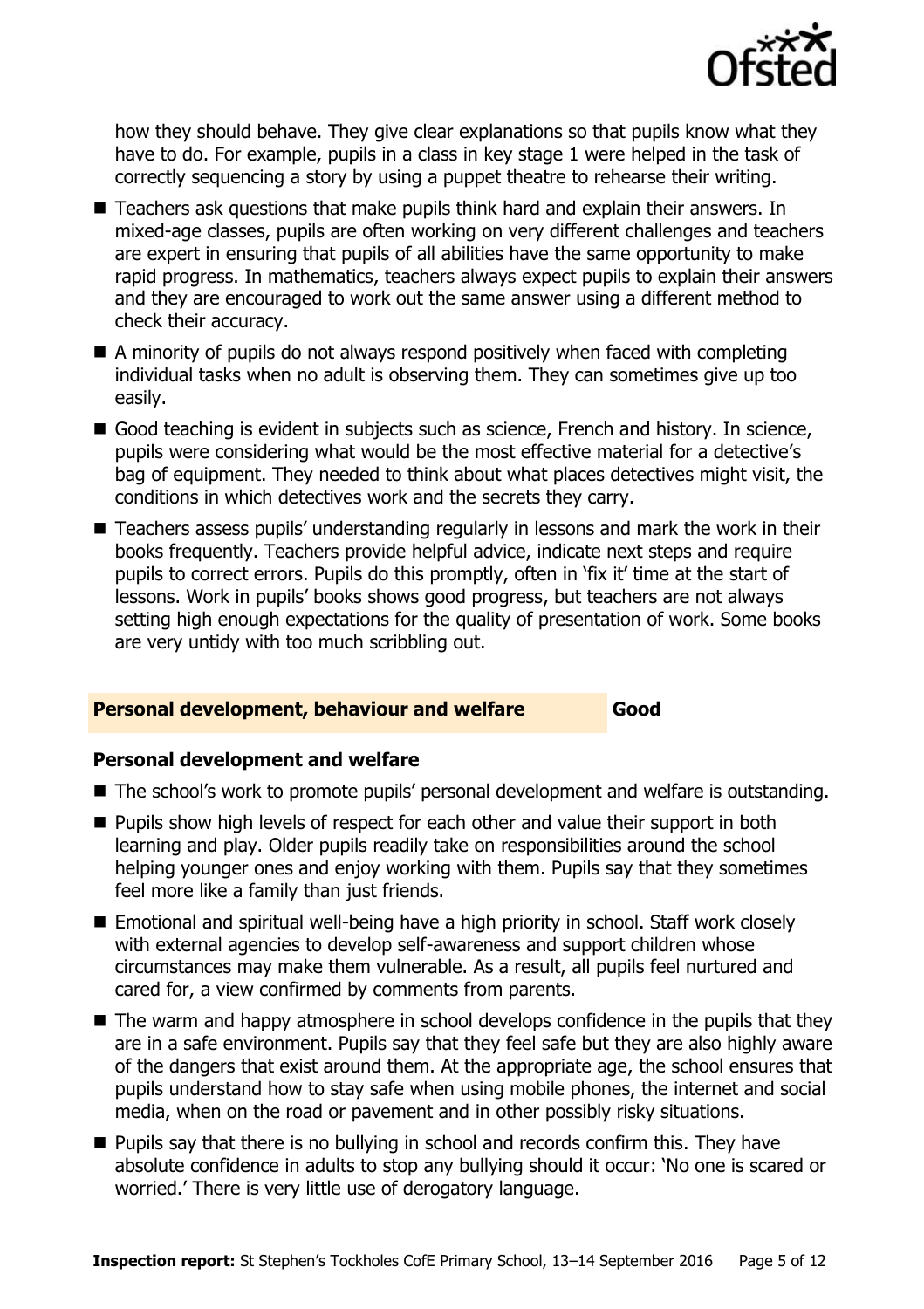

- **Pupils recognise that many different people from different cultures and faiths make up** the world and that many live in the United Kingdom. They know that all people should be treated with tolerance and respect, and this is reflected in their own treatment of each other and adults in the school. Pupils are proud of the efforts they put in to raising funds for less fortunate people and are concerned for the feelings and needs of others.
- **Pupils'** respectful approach to assemblies and their joyful singing exemplify their excellent spiritual development. Their awareness of moral, ethical and cultural issues is developed well through the curriculum and is mirrored in the high quality of care that they have experienced from the school.
- **Pupils feel that they have a genuine voice in the school. They feel that the school** council has an important role in representing their views. For example, pupils were pleased when the school responded to their request to set up an ethos group to look at ways of developing the spirituality of the school. Pupils work together successfully to agree school rules.

#### **Behaviour**

- The behaviour of pupils is good.
- **Pupils are courteous, friendly and polite.**
- Pupils' conduct through the day is good. At breaks and lunchtimes, they enjoy playing together and older pupils make sure that no one is left out.
- There is no low-level disruption in lessons, but occasionally the behaviour for learning of a minority of pupils is less positive. Some pupils can be reluctant to work unless an adult is watching them and some give up as soon as they meet any difficulty.
- Attendance is consistently above average and often high. No pupils are persistently absent.
- **Pupils respect their school and help to keep it tidy. Pupils appreciate the work of their** teachers and are proud of their school.

#### **Outcomes for pupils Good**

- **From their different starting points, pupils in key stages 1 and 2 are making good** progress, sometimes achieving above-average standards in reading, writing and mathematics. They make good progress across a range of subjects, including science, history, geography, physical education, art, French and computing.
- In 2015, the proportion of pupils in Year 6 making better than expected progress in reading, writing and mathematics was well above the national figure. Early indications show that pupils in Year 6 did equally well in 2016.
- The very small size of each year group means that test results can vary significantly when compared with national figures. The school focuses instead on the progress of each individual child, which is good throughout the school.
- The small number of disadvantaged pupils in each class achieve at least as well as other pupils nationally and some are making even faster progress. The school provides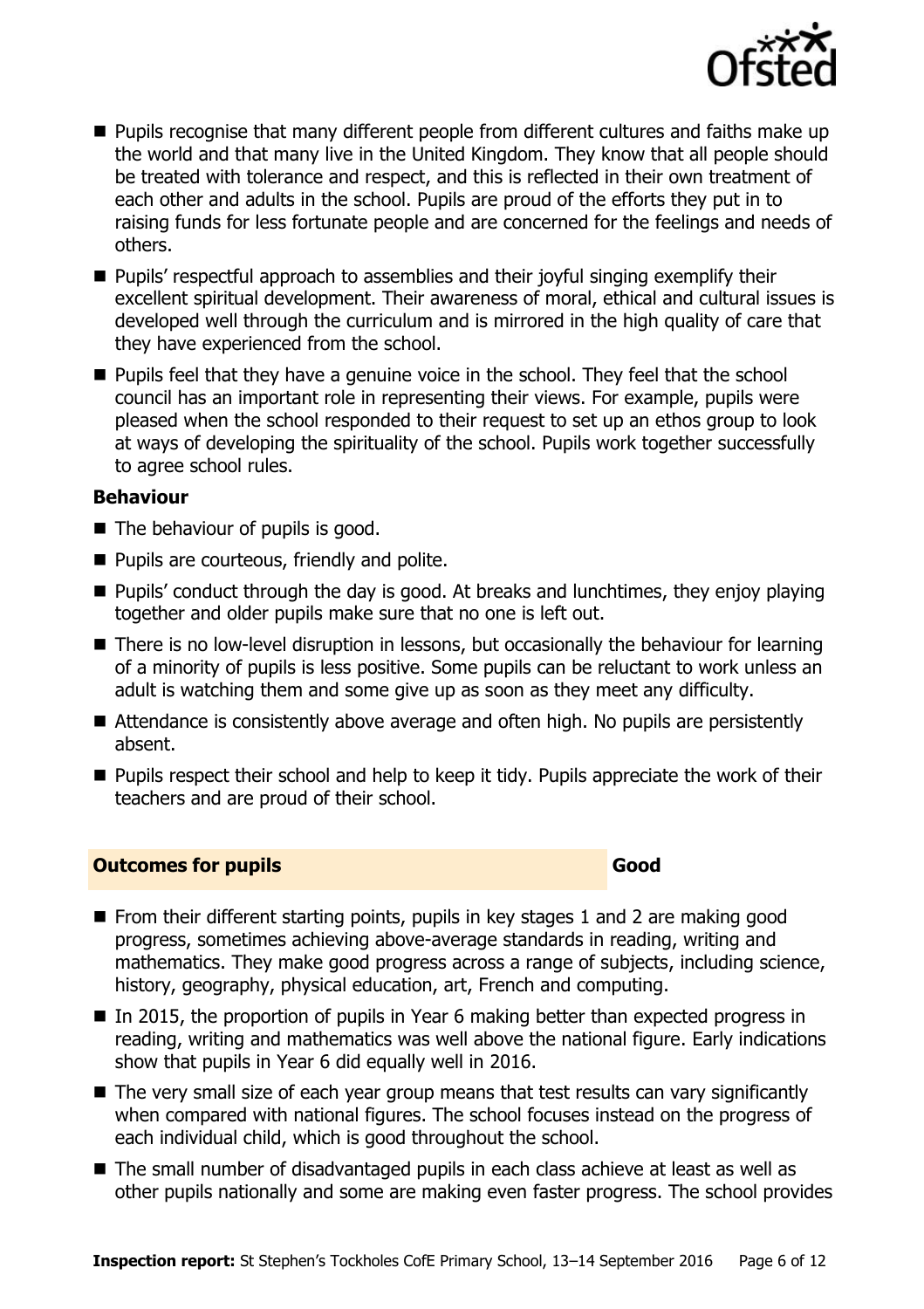

targeted support to meet individual needs. Disadvantaged pupils have full access to all the extra opportunities in the curriculum, such as exciting trips and regular afterschool clubs.

- A well-planned programme of extra support ensures that pupils who have special educational needs and/or disabilities make equally good progress to others. Under expert leadership, the school's ability to identify children who have specific needs is much stronger than previously.
- The most able pupils are often given extra challenges which stretch them. For example, in mathematics, those who finish their work early move immediately on to 'problem cards', which explore the same mathematical concepts more deeply and in different contexts.
- Older pupils feel that they benefit from attending a small school because there are so many opportunities for everyone to be involved in all kinds of sporting, academic, musical and drama activities. They feel that they have gained confidence and selfawareness and are not worried about moving to much bigger secondary schools.
- The importance that the school places on spiritual, moral, social, cultural and community values is reflected in the rich curriculum. Pupils learn much about other cultures and faiths. The school prepares pupils well for the next stage of their education and their future lives in modern Britain.

#### **Early years provision Good Good**

- Children usually start in the Reception class with skills which are broadly typical for their age in literacy but below that in numeracy. Children now make strong progress in all the areas of learning because of improved teaching and outstanding leadership. The proportion of children who achieve a good level of development has increased recently.
- Learning is good because children settle very quickly and soon enjoy good relationships with other children and adults. A calm, happy atmosphere was already established during the inspection when children had only been at school for a few days.
- Children enjoy many activities which put fun at the heart of learning. They were enjoying singing with appropriate actions to start to practise making letter marks and using play dough to develop dexterity in their hands. Activities are often based on children's own suggestions and enthusiasms.
- Good learning is evident in a review of the learning journey folders from children in the previous Reception Year. These show meticulous attention to the small steps of progress children made and are full of delightful photographs of children learning, and examples of their own work.
- The learning environment is bright and vibrant, with many enticing books and equipment for all the subject areas. The outdoor learning area has been refurbished this summer to the same high standard.
- Children behave well. They get along with one another and enjoy working regularly with the pupils in key stage 1. Children are happy to share resources and take turns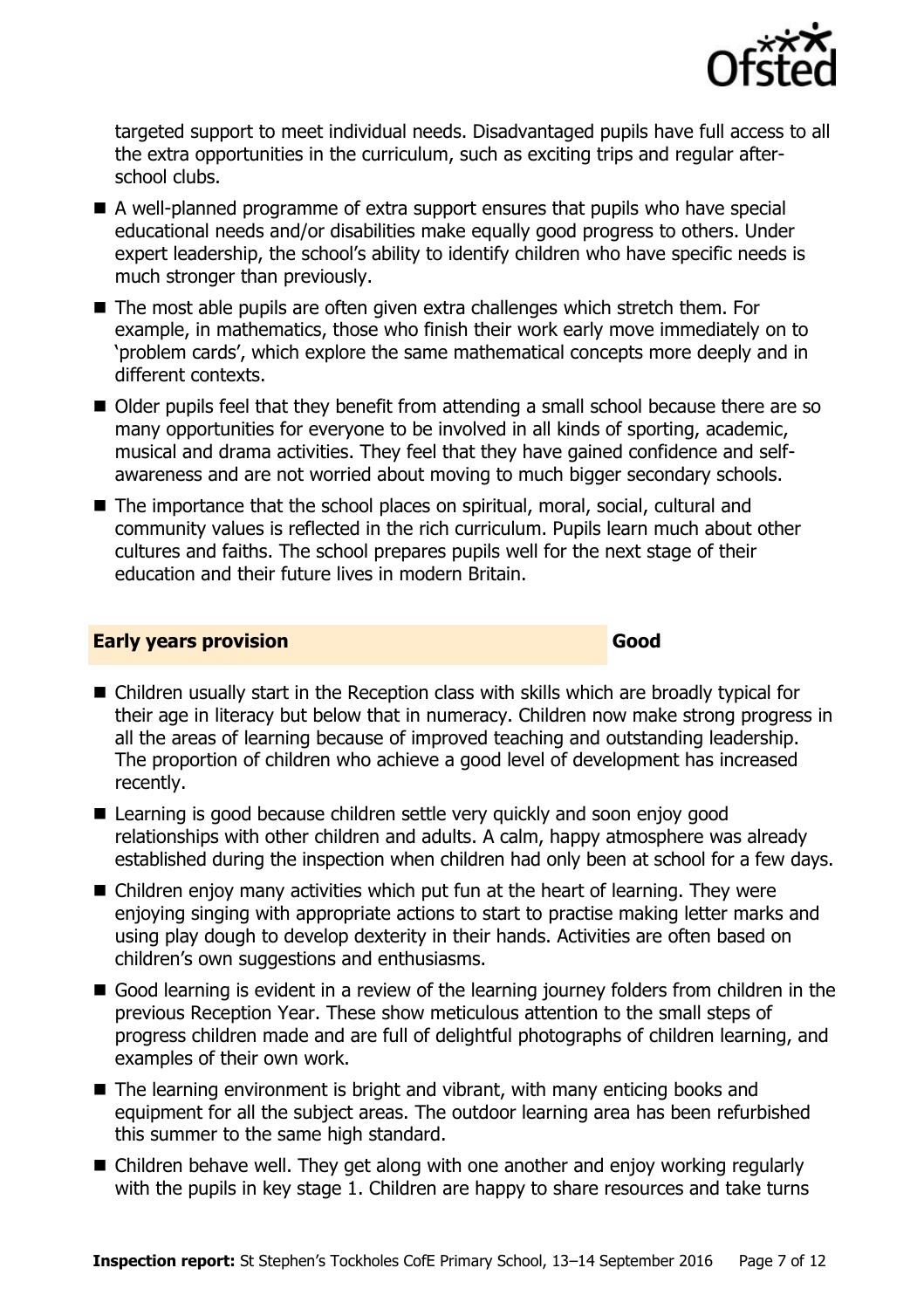

equally. Most children respond very quickly to adults and quickly become confident learners.

- Children are kept safe. Adults are exceptionally well trained, experienced and vigilant. Transition arrangements up to Year 1 are seamless because the children often work together. The assistant headteacher is a lead practitioner for early years settings and has brought a wealth of experience to improve all aspects of provision.
- Leaders are working to develop and improve the school's partnership with parents to enable parents to feel more confident in supporting their children's education.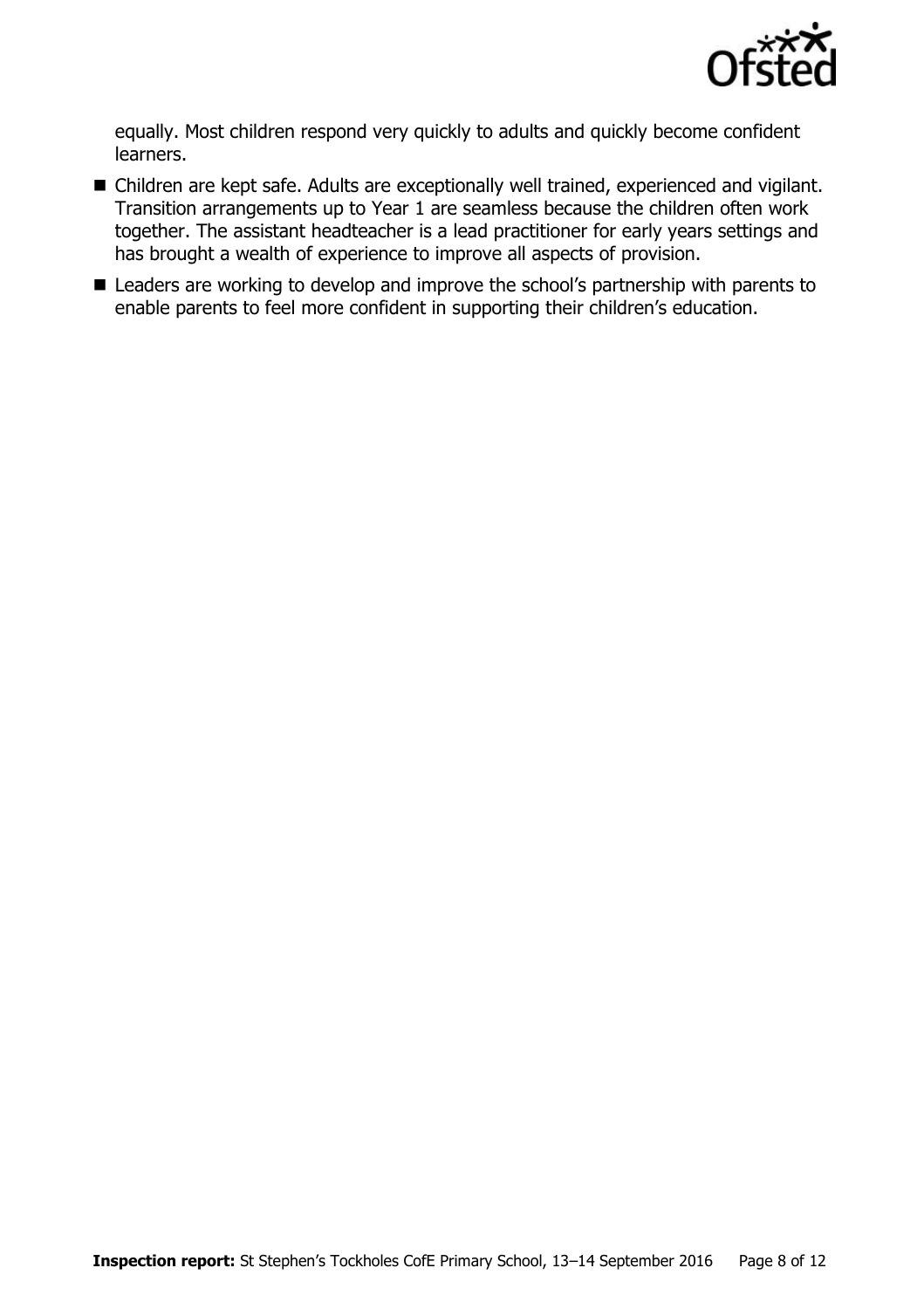

# **School details**

| Unique reference number | 119459                |
|-------------------------|-----------------------|
| Local authority         | Blackburn with Darwen |
| Inspection number       | 10022469              |

This inspection of the school was carried out under section 5 of the Education Act 2005.

| Type of school                      | Primary                                           |
|-------------------------------------|---------------------------------------------------|
| School category                     | Voluntary aided                                   |
| Age range of pupils                 | $4$ to $11$                                       |
| Gender of pupils                    | Mixed                                             |
| Number of pupils on the school roll | 44                                                |
| Appropriate authority               | The governing body                                |
| Chair                               | Paul Adnitt                                       |
| <b>Headteacher</b>                  | Alison Ashworth-Taylor (Executive<br>Headteacher) |
| Telephone number                    | 01254 701806                                      |
| Website                             | www.tockholesschool.org.uk/                       |
| Email address                       | office@tockholes.blackburn.sch.uk                 |
| Date of previous inspection         | 4-5 December 2014                                 |

## **Information about this school**

- The school is much smaller than the average-sized primary school. Pupils are currently taught in two mixed-age classes.
- The great majority of pupils are from White British backgrounds. None speaks English as an additional language.
- The proportion of disadvantaged pupils is just above average.
- The proportion of pupils who have special educational needs and/or disabilities is well above average.
- The school meets the government's current floor standards, which set the minimum expectations for pupils' attainment in reading, writing and mathematics by the end of Year 6.
- The school meets requirements on the publication of specified information on its website.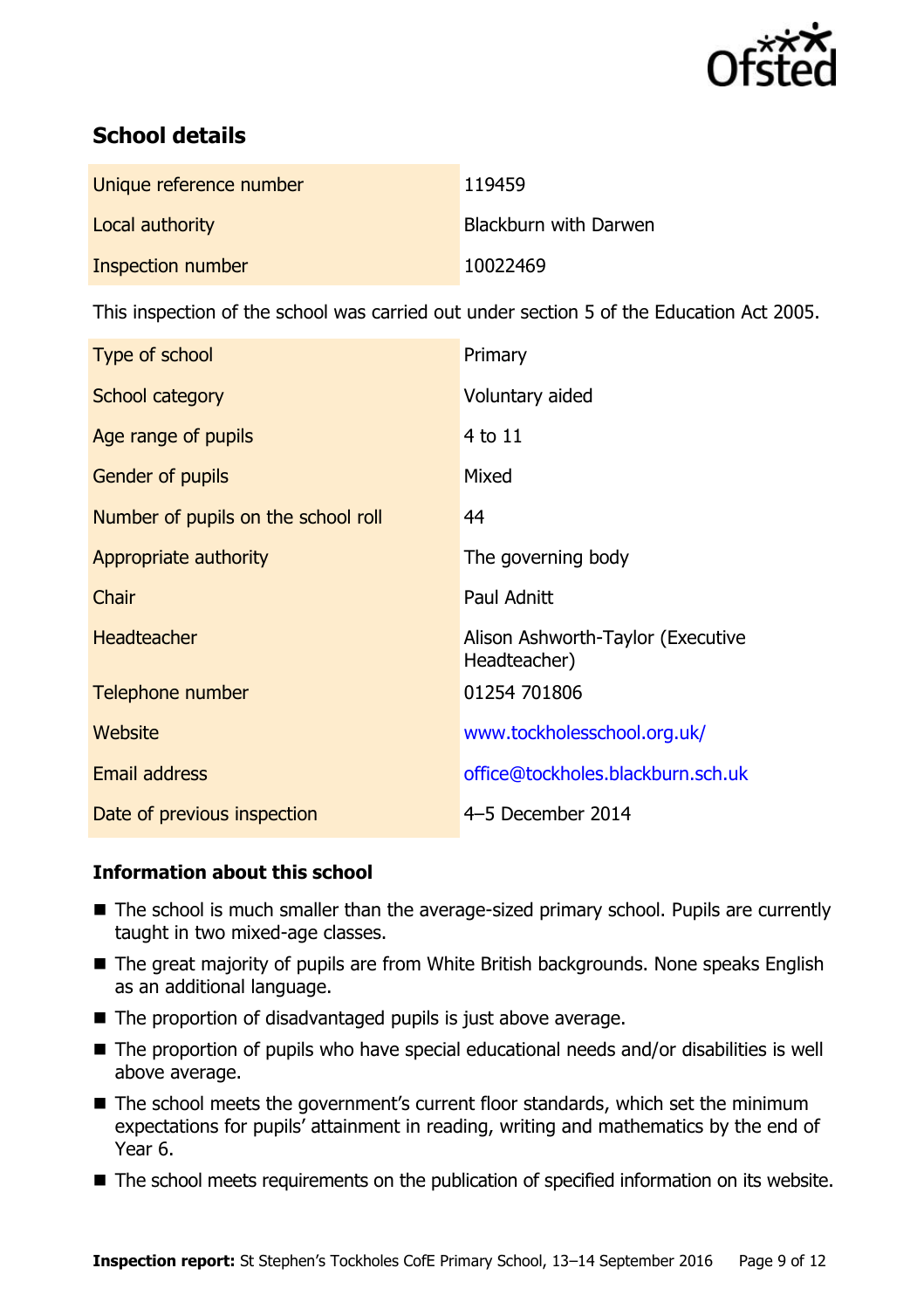

■ There have been significant changes in leadership since the previous inspection. The school was led by two successive acting headteachers in the summer and autumn terms of 2015. In January 2016 the governing body entered into a collaborative partnership with a nearby school, Blackburn the Redeemer Church of England Primary School. Both schools are led by an executive headteacher who is a national leader of education. She is supported by two assistant headteachers who share leadership roles in both schools.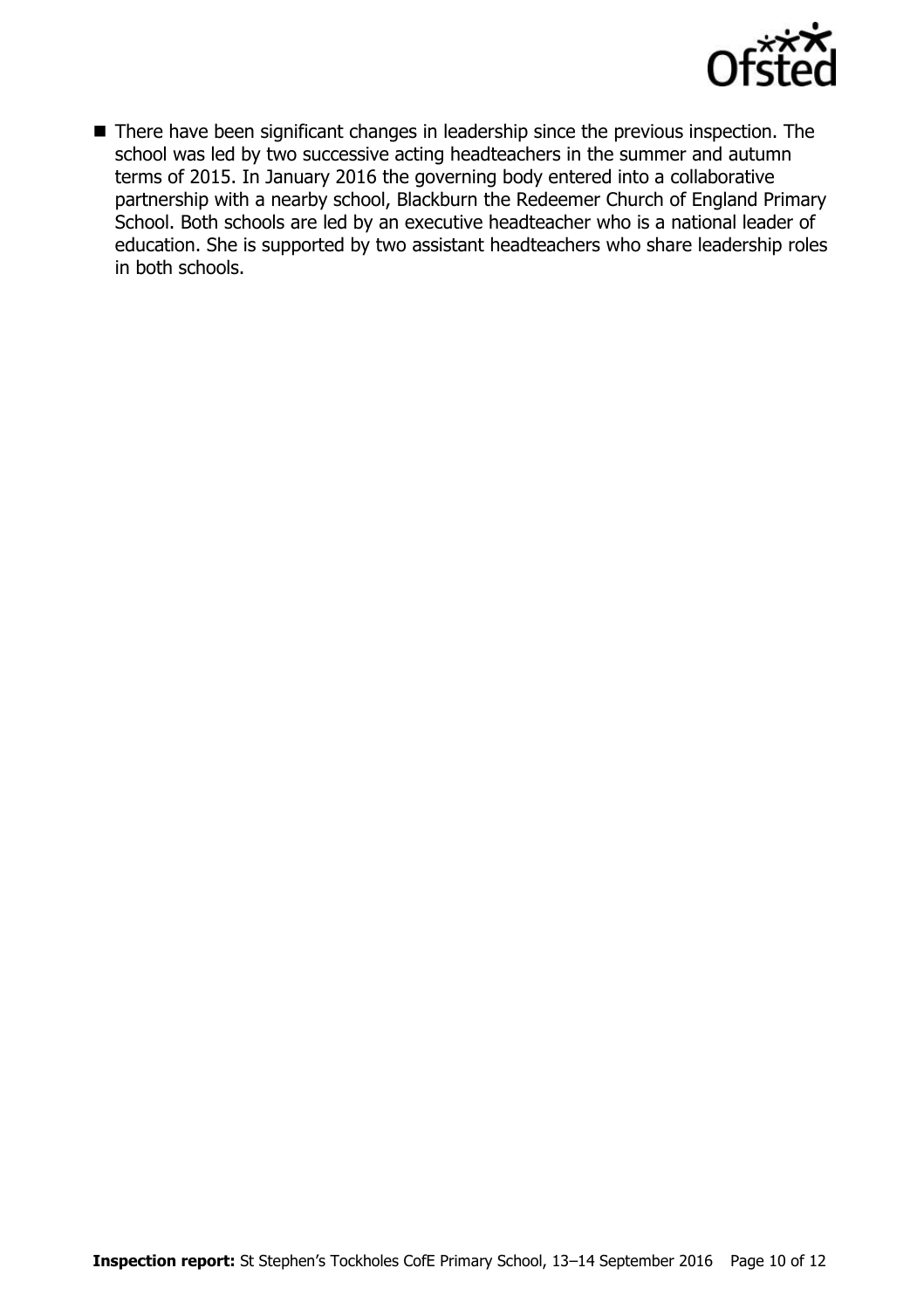

## **Information about this inspection**

- The inspector visited lessons on both key stages and the early years and observed learning in English, mathematics, science, history, information technology and French.
- The inspector attended an assembly, listened to readers in Years 1, 2 and 6 and visited breakfast club.
- $\blacksquare$  Meetings were held with the executive headteacher, assistant headteachers, the chair of the governing body and other governors, and two representatives of the local authority.
- The inspector gained the views of pupils from talking with them in lessons and at playtimes and in a more formal meeting with a group of pupils in Years 5 and 6.
- The inspector considered the views of parents from the 13 responses to Ofsted's online questionnaire (Parent View) and from talking with parents as they collected their children from school.
- The views of staff were gained from responses to an Ofsted questionnaire and from many conversations with teachers and teaching assistants.
- The inspector looked at a range of evidence relating to the school's view of its own performance and plans for improvement. Work in pupils' books, assessment data, records relating to the quality of teaching, pupils' behaviour and attendance, and safeguarding documentation were examined.

#### **Inspection team**

**Judith Straw, lead inspector Constructed Inspector**